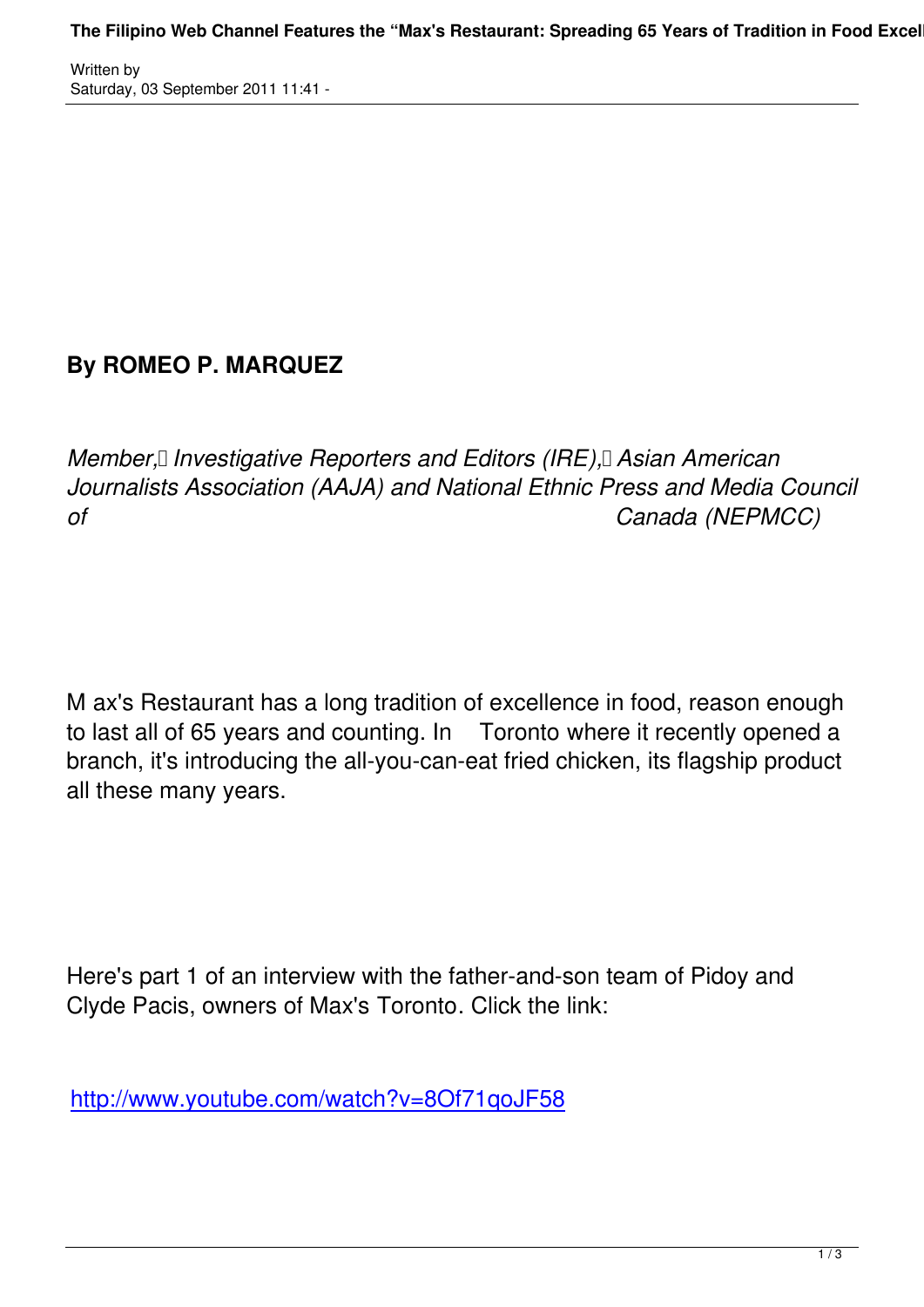Written by Saturday, 03 September 2011 11:41 -

## **For other stories and photos, please visit:**

- 1. http://currentsbreakingnews.blogspot.com/
- 2. http://torontonewsroom.blogspot.com/
- 3. http://timecircumstance.blogspot.com/
- 4. http://travelsthemes.blogspot.com/
- 5. http://gotchajournalist.blogspot.com/ .

## **PHILIPPINE VILLAGE VOICE/The Filipino Web Channel - Redefining** *Community News*

**Currents & Breaking News**